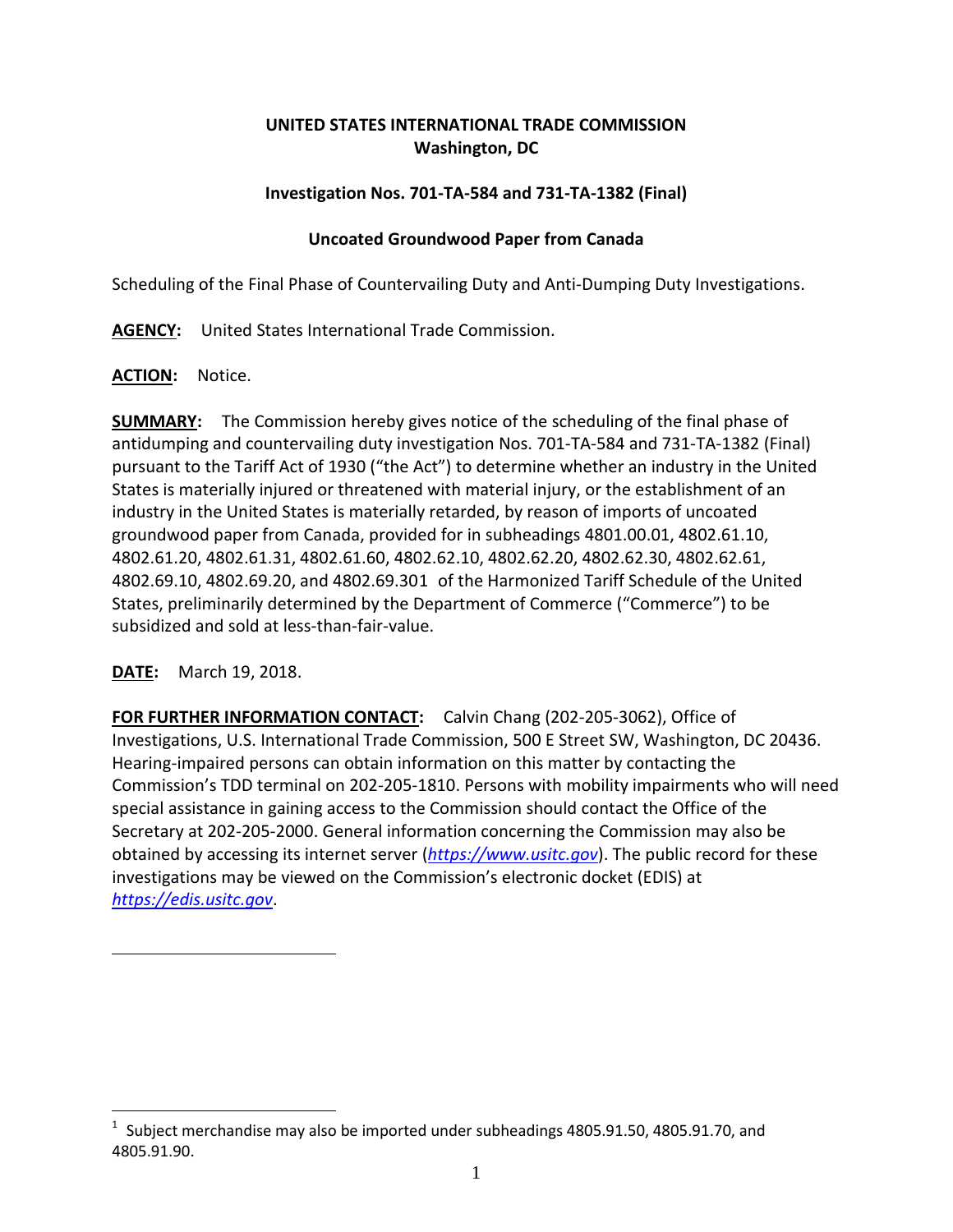#### **SUPPLEMENTARY INFORMATION:**

**Scope.**-- For purposes of these investigations, Commerce has defined the subject merchandise as certain paper that has not been coated on either side and with 50 percent or more of the cellulose fiber content consisting of groundwood pulp, including groundwood pulp made from recycled paper, weighing not more than 90 grams per square meter. Groundwood pulp includes all forms of pulp produced from a mechanical pulping process, such as thermo-mechanical process (TMP), chemi-thermo mechanical process (CTMP), bleached chemi-thermo mechanical process (BCTMP) or any other mechanical pulping process. The scope includes paper shipped in any form, including but not limited to both rolls and sheets.

Certain uncoated groundwood paper includes but is not limited to standard newsprint, high bright newsprint, book publishing, and printing and writing papers. The scope includes paper that is white, off-white, cream, or colored.

Specifically excluded from the scope are imports of certain uncoated groundwood paper printed with final content of printed text or graphic. Also excluded are papers that otherwise meet this definition, but which have undergone a supercalendering process. Additionally, excluded are papers that otherwise meet this definition, but which have undergone a creping process over the entire surface area of the paper.

Also excluded are uncoated groundwood construction paper and uncoated groundwood manila drawing paper in sheet or roll format. Excluded uncoated groundwood construction paper and uncoated groundwood manila drawing paper: (a) Have a weight greater than 61 grams per square meter; (b) have a thickness greater than 6.1 caliper, i.e., greater than .0061" or 155 microns; (c) are produced using at least 50 percent thermomechanical pulp; and (d) have a shade, as measured by CIELAB, as follows: L\* less than or 75.0 or b\* greater than or equal to 25.0.

Also excluded is uncoated groundwood directory paper that: (a) Has a basis weight of 34 grams per square meter or less; and (b) has a thickness of 2.6 caliper mils or 66 microns or less.

**Background.**--The final phase of these investigations is being scheduled pursuant to sections 705(b) and 731(b) of the Tariff Act of 1930 (19 U.S.C. 1671d(b) and 1673d(b)), as a result of affirmative preliminary determinations by the Commerce that certain benefits which constitute subsidies within the meaning of section 703 of the Act (19 U.S.C. 1671b) are being provided to manufacturers, producers, or exporters in Canada of uncoated groundwood paper, and that such products are being sold in the United States at less than fair value within the meaning of section 733 of the Act (19 U.S.C. 1673b). The investigations were requested in petitions filed on August 9, 2017, by North Pacific Paper Company, Longview, Washington.

For further information concerning the conduct of this phase of the investigations, hearing procedures, and rules of general application, consult the Commission's Rules of Practice and Procedure, part 201, subparts A and B (19 CFR part 201), and part 207, subparts A and C (19 CFR part 207).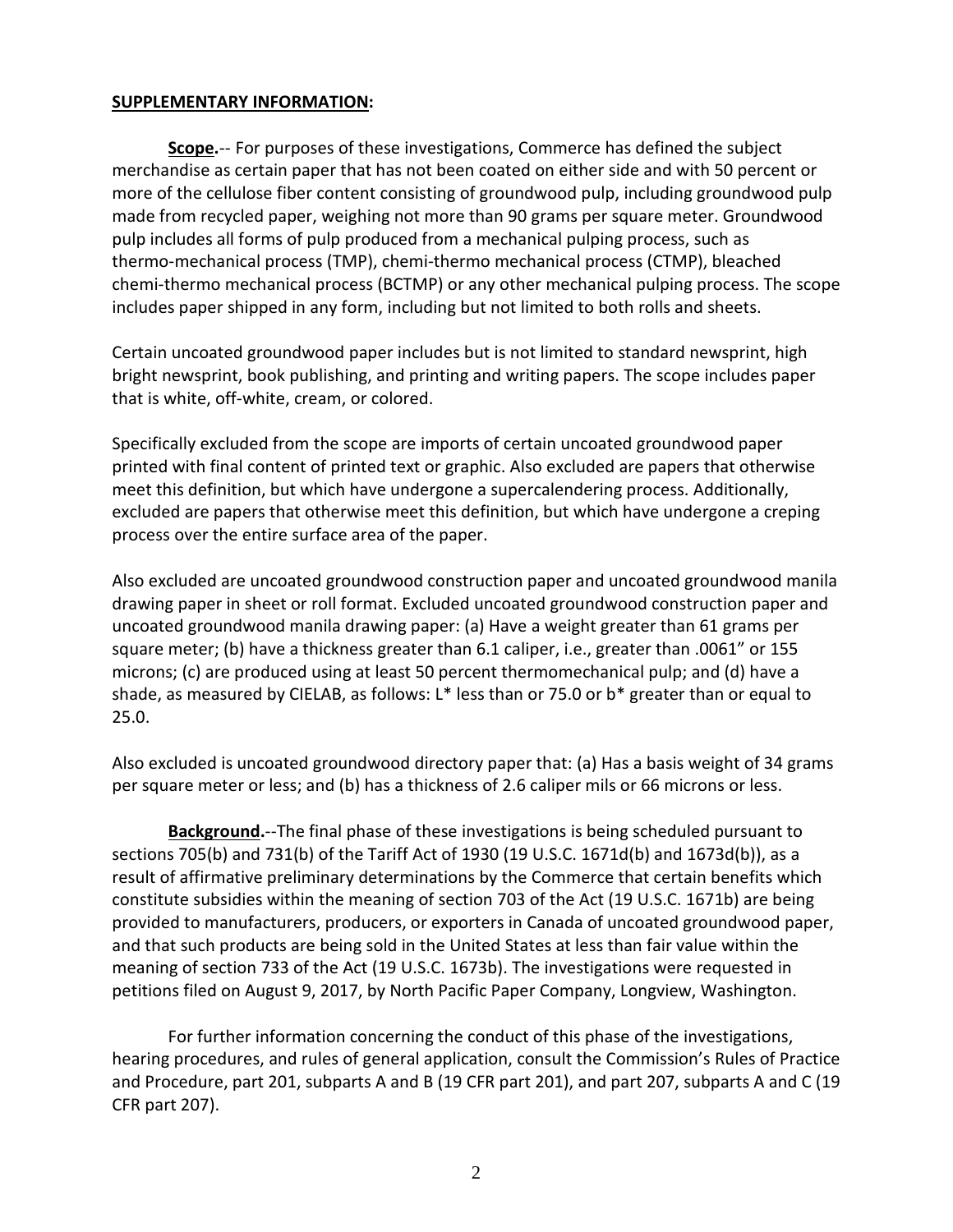**Participation in the investigations and public service list.**--Persons, including industrial users of the subject merchandise and, if the merchandise is sold at the retail level, representative consumer organizations, wishing to participate in the final phase of these investigations as parties must file an entry of appearance with the Secretary to the Commission, as provided in section 201.11 of the Commission's rules, no later than 21 days prior to the hearing date specified in this notice. A party that filed a notice of appearance during the preliminary phase of the investigations need not file an additional notice of appearance during this final phase. The Secretary will maintain a public service list containing the names and addresses of all persons, or their representatives, who are parties to the investigations.

**Limited disclosure of business proprietary information (BPI) under an administrative** 

**protective order (APO) and BPI service list.**--Pursuant to section 207.7(a) of the Commission's rules, the Secretary will make BPI gathered in the final phase of these investigations available to authorized applicants under the APO issued in the investigations, provided that the application is made no later than 21 days prior to the hearing date specified in this notice. Authorized applicants must represent interested parties, as defined by 19 U.S.C. 1677(9), who are parties to the investigations. A party granted access to BPI in the preliminary phase of the investigations need not reapply for such access. A separate service list will be maintained by the Secretary for those parties authorized to receive BPI under the APO.

**Staff report.**--The prehearing staff report in the final phase of these investigations will be placed in the nonpublic record on June 22, 2018, and a public version will be issued thereafter, pursuant to section 207.22 of the Commission's rules.

**Hearing.**--The Commission will hold a hearing in connection with the final phase of these investigations beginning at 9:30 a.m. on Tuesday, July 17, 2018, at the U.S. International Trade Commission Building. Requests to appear at the hearing should be filed in writing with the Secretary to the Commission on or before July 12, 2018. A nonparty who has testimony that may aid the Commission's deliberations may request permission to present a short statement at the hearing. All parties and nonparties desiring to appear at the hearing and make oral presentations should participate in a prehearing conference to be held on July 13, 2018, at the U.S. International Trade Commission Building, if deemed necessary. Oral testimony and written materials to be submitted at the public hearing are governed by sections 201.6(b)(2), 201.13(f), and 207.24 of the Commission's rules. Parties must submit any request to present a portion of their hearing testimony **in camera** no later than 7 business days prior to the date of the hearing.

**Written submissions.**--Each party who is an interested party shall submit a prehearing brief to the Commission. Prehearing briefs must conform with the provisions of section 207.23 of the Commission's rules; the deadline for filing is July 3, 2018. Parties may also file written testimony in connection with their presentation at the hearing, as provided in section 207.24 of the Commission's rules, and posthearing briefs, which must conform with the provisions of section 207.25 of the Commission's rules. The deadline for filing posthearing briefs is July 24, 2018. In addition, any person who has not entered an appearance as a party to the investigations may submit a written statement of information pertinent to the subject of the investigations, including statements of support or opposition to the petition, on or before July 24, 2018. On August 20, 2018, the Commission will make available to parties all information on which they have not had an opportunity to comment. Parties may submit final comments on